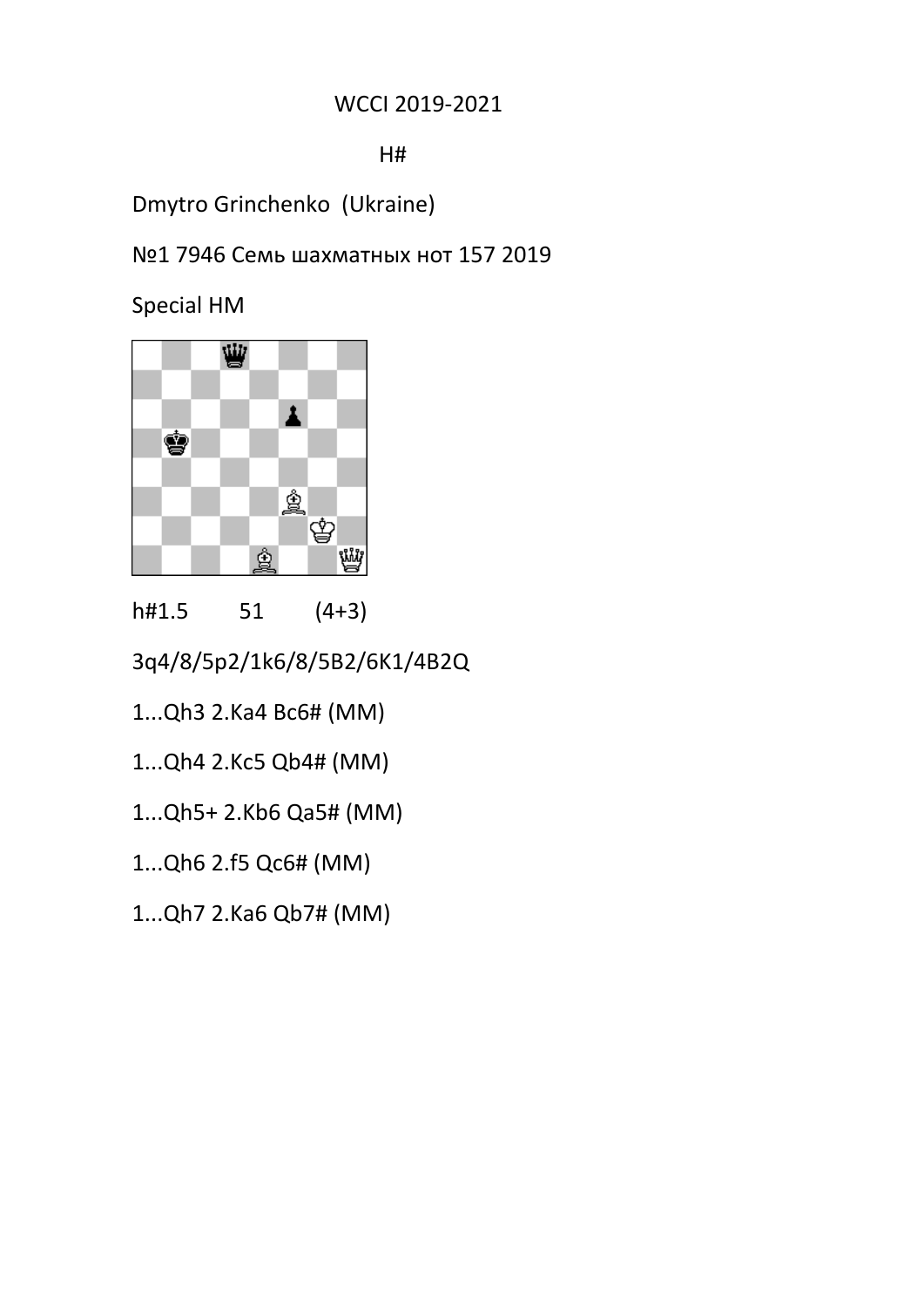№2 250 Sinfonie Scacchistiche 146 2021



h#2 41 (6+7)

4N3/8/3Nk1p1/3p4/1n2P3/8/1KB2n1r/4Rr2

- 1.Rh5 Ba4 2.Rf5 exf5# (MM)
- 1.Rh7 Bb3 2.Rd7 exd5# (MM)

1.dxe4 Bxe4 2.Sd5 Bf5# (MM)

1.Sxe4 Sxe4 2.Rf7 Sc5# (MM)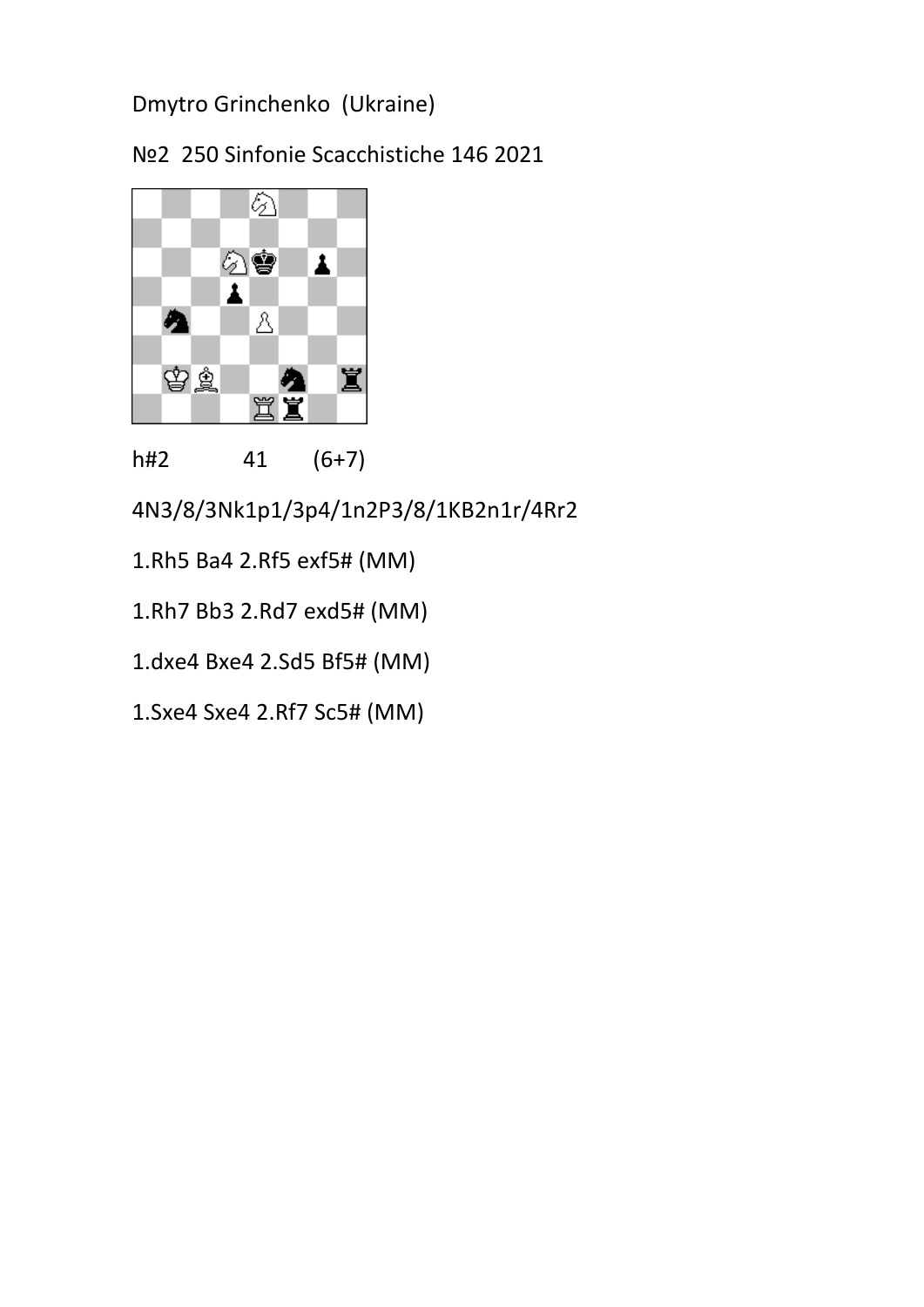№3 Гравюра 2020

4<sup>th</sup> Prize



h#2 41 (5+5)

4b3/B2n4/4N3/4r3/8/2k4K/1R3N2/6q1

1.Sb6 Kh4 2.Sc4 Bd4# (MM)

1.Bf7 Sc5 2.Bc4 Sa4# (MM)

1.Qg8 Sf4 2.Qc4 Sd1# (MM)

1.Rb5 Sd4 2.Rb4 Rc2# (MM)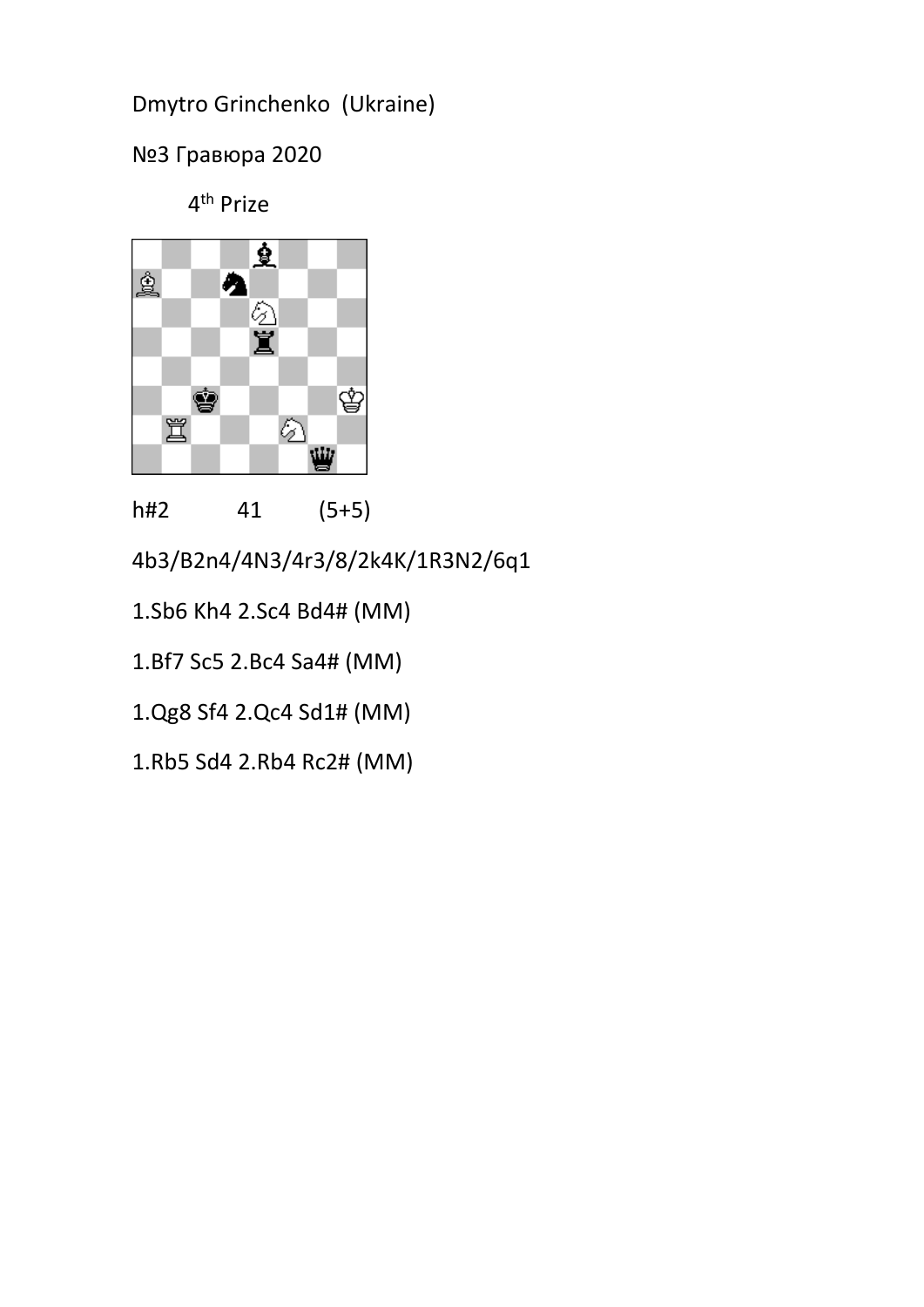№4 H1151 Проблемiст України 66 2020



h#2 51 (5+15)

5q2/7B/4pb2/N2p4/pp1Bb3/4pNrp/2k2p2/2rn1n1K

1.Bd3 Se5 2.Sd2 Bxd3# (MM)

1.b3 Sc4 2.dxc4 Bxe4# (MM)

1.e5 Bxe5 2.Bf5 Bxf5# (MM)

1.Bg5 Bf6 2.Bg6 Bxg6# (MM)

1.Rg8 Bxg8 2.Bh7 Bxh7# (MM)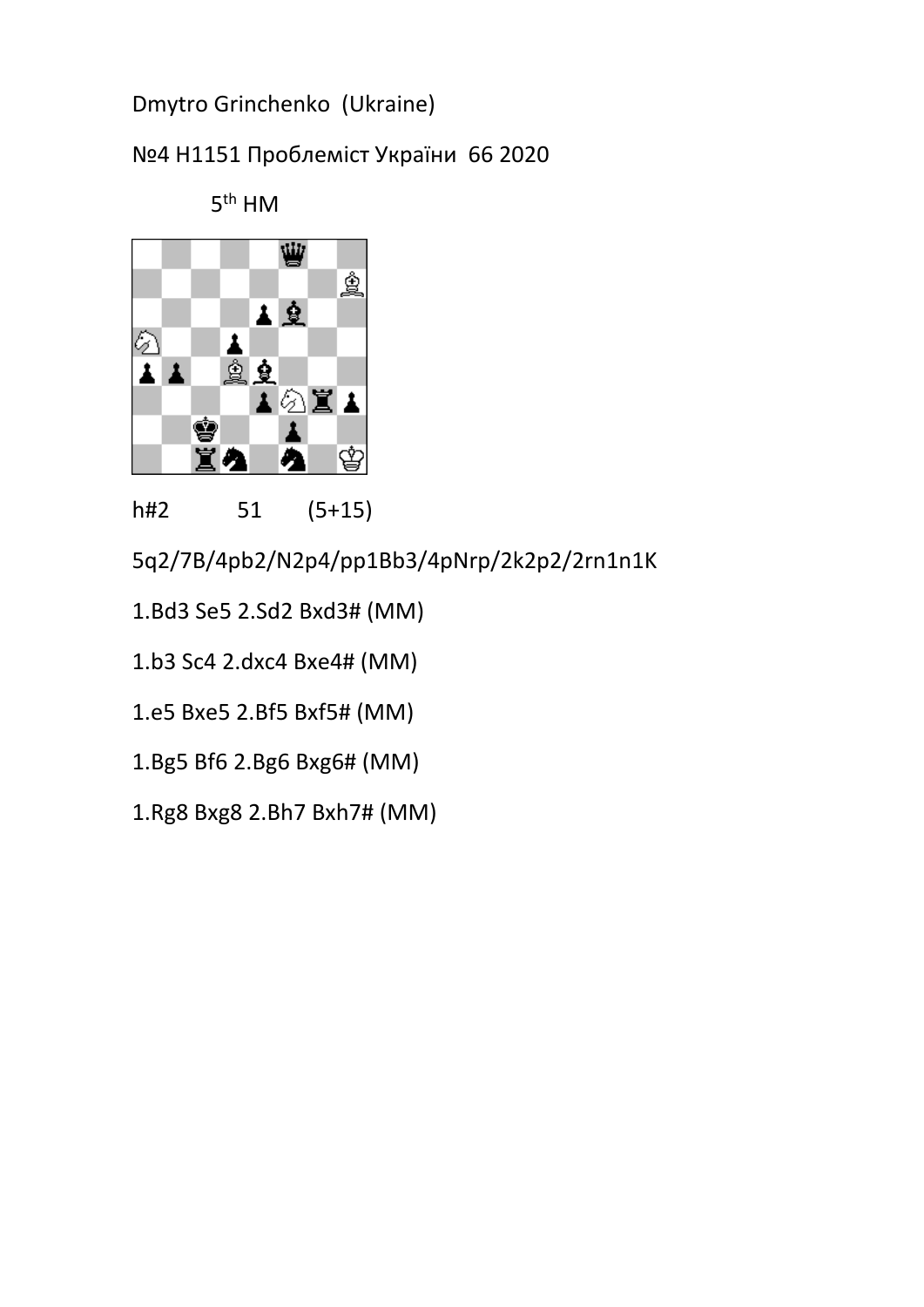№5 JT N.Kolesnik-50 2019





h#2 41 (4+12)

2b2b2/8/3r2p1/2p1pQ1q/1PkP2rp/1p4pK/8/8

1.exd4 Qxh5 2.d3 Qxc5# (MM)

1.cxd4 Qf2 2.d3 Qc5# (MM)

1.Rgxd4 Qxc8 2.Rd3 Qxc5# (MM)

1.Rdxd4 Qxf8 2.Rd3 Qxc5# (MM)